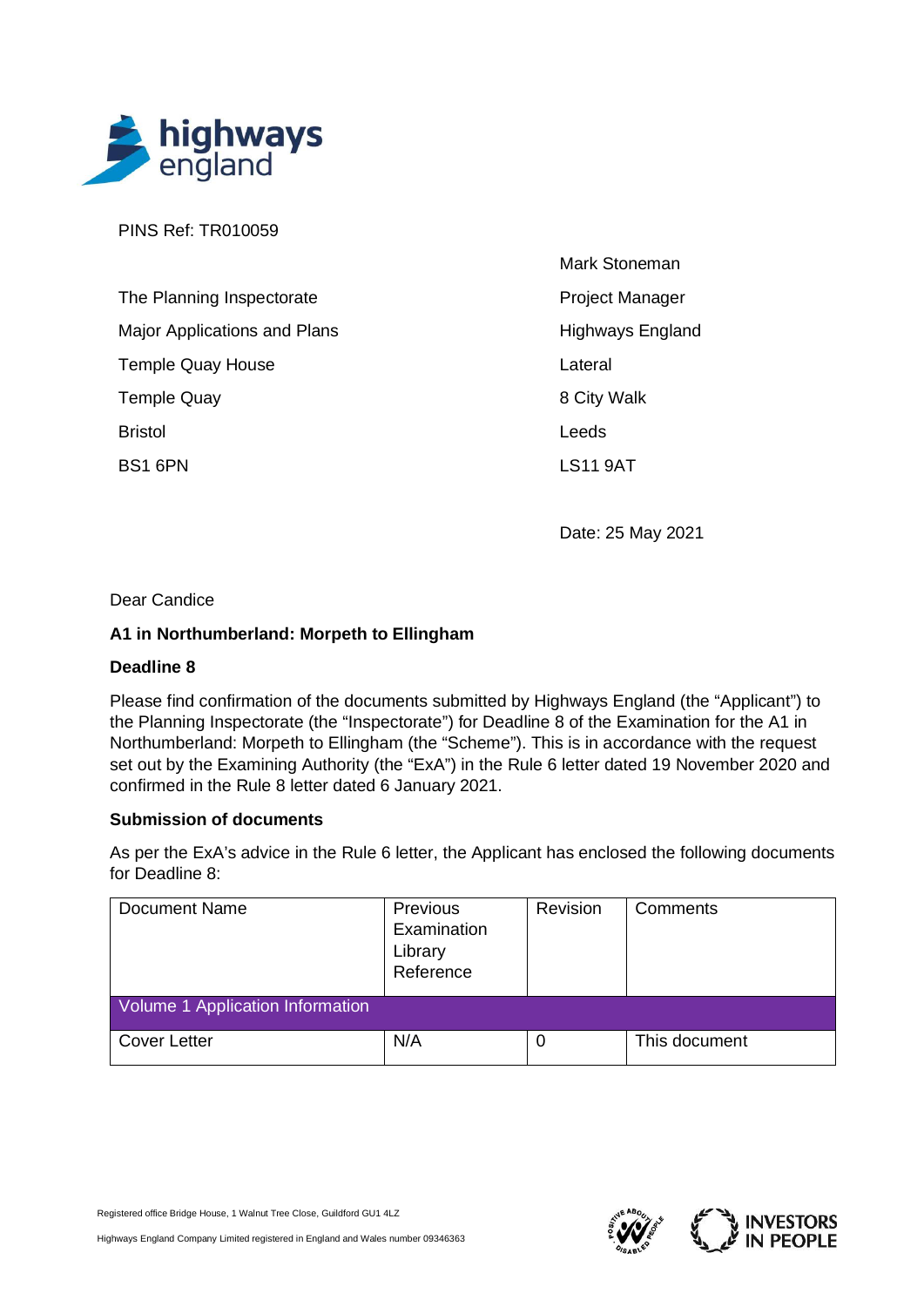| 1.5 Application Document Tracker                               | <b>REP7-002</b> | 9              | Submitted to include<br>Deadline 8 submissions                                                  |
|----------------------------------------------------------------|-----------------|----------------|-------------------------------------------------------------------------------------------------|
| Volume 2 Plans/drawings/sections                               |                 |                |                                                                                                 |
| 2.12 Riparian Planting Plan                                    | N/A             | 0              | Submitted as set out in<br>Applicant's Responses to<br>Deadline 6 Submissions<br>[REP7-017]     |
| Volume 3 Draft Development Consent Order and Related Documents |                 |                |                                                                                                 |
| 3.1 draft Development Consent<br>Order (clean)                 | REP6-010        | 9              | Updated to reflect<br>agreed provisions with<br>NCC and revised<br>document references          |
| 3.1 draft Development Consent<br>Order (tracked)               | REP6-011        | 9a             | Updated to reflect<br>agreed provisions with<br>NCC and revised<br>document references          |
| 3.4 Schedule of changes to draft<br>Development Consent Order  | REP6-014        | 6              | Updated to reflect latest<br>changes to draft DCO                                               |
| <b>Volume 4 Compulsory Acquisition information</b>             |                 |                |                                                                                                 |
| 4.3 Updated Book of Reference<br>(clean)                       | REP6-015        | $\overline{4}$ | Updated to take account<br>of changes in land<br>ownership and<br>occupancy since<br>Deadline 6 |
| 4.3a Updated Book of Reference<br>(tracked)                    | REP6-016        | 4a             | Updated to take account<br>of changes in land<br>ownership and<br>occupancy since<br>Deadline 6 |
| 4.4 Schedule of Changes to Book<br>to Reference                | REP6-017        | 3              | Updated to take account<br>of changes in land<br>ownership and<br>occupancy since<br>Deadline 6 |

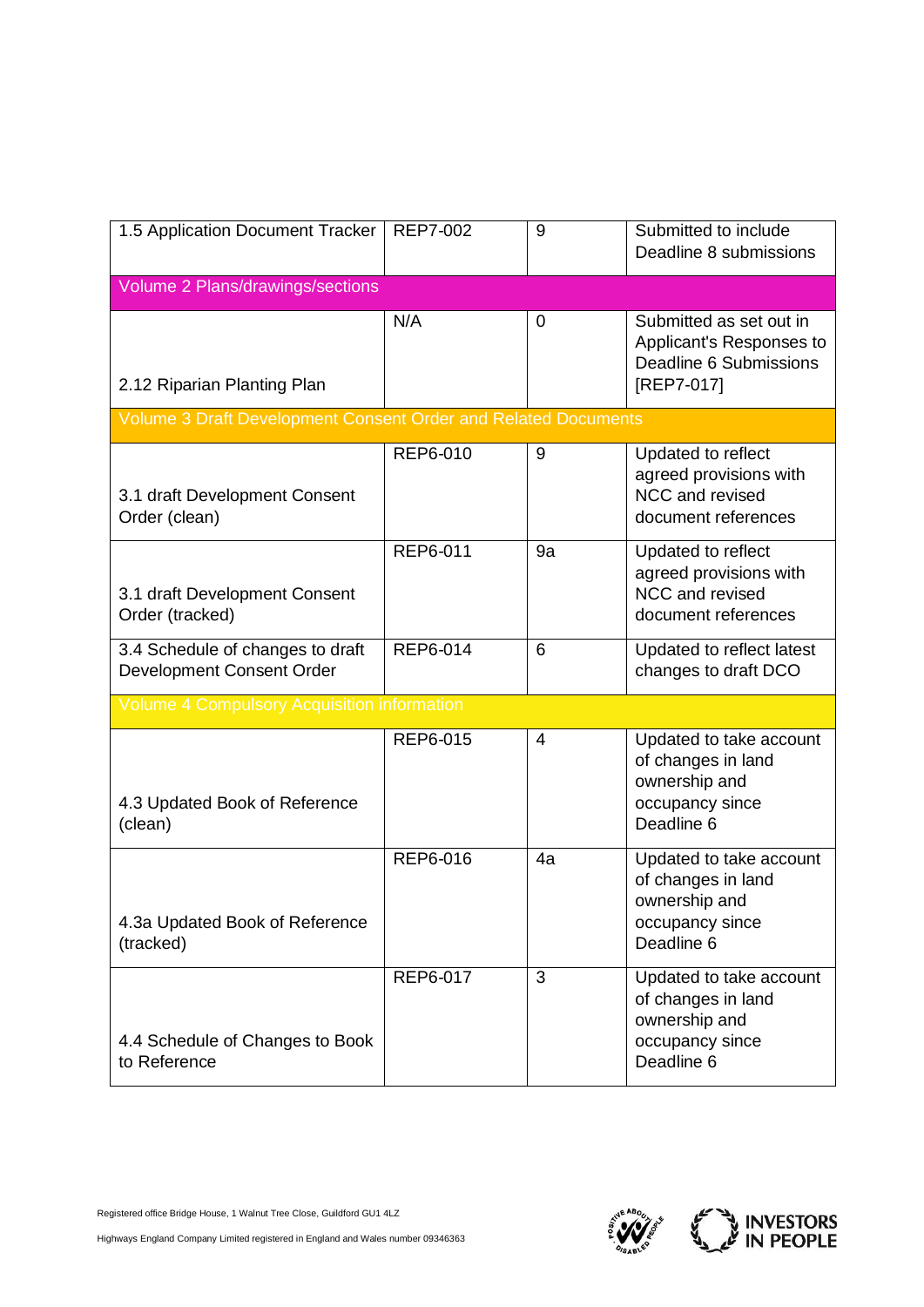| <b>Volume 6 Environmental Statement and Related Documents</b>                   |                 |                |                                                                                                                                                                                                                                                                           |
|---------------------------------------------------------------------------------|-----------------|----------------|---------------------------------------------------------------------------------------------------------------------------------------------------------------------------------------------------------------------------------------------------------------------------|
| 6.6. Landscape Mitigation<br>Masterplan Part B                                  | REP6-018        | 3              | Updated to include the<br>proposed otter fencing.<br>The changes relate to<br><b>Written Question BIO.3.1</b><br>and are in response to<br>comments raised by the<br><b>Environment Agency and</b><br>Northumberland County<br>Council regarding the<br>impacts to otter. |
| <b>Volume 7 Other Documents</b>                                                 |                 |                |                                                                                                                                                                                                                                                                           |
| 7.3 Outline Construction<br>Environmental Management Plan<br>(clean)            | <b>REP7-008</b> | 7              | Submitted in response to<br><b>ExA Third Written</b><br>Questions and<br>discussions with the<br><b>Environment Agency</b><br>during a meeting on 18<br>May 2021.                                                                                                         |
| 7.3 Outline Construction<br>Environmental Management Plan<br>(tracked)          | <b>REP7-009</b> | 7a             | Submitted in response to<br><b>ExA Third Written</b><br>Questions and<br>discussions with the<br><b>Environment Agency</b><br>during a meeting on 18<br>May 2021.                                                                                                         |
| 7.4 Outline Construction Traffic<br>Management Plan (clean)                     | REP6-058        | $\overline{4}$ | Addition of item for Royal<br>Mail to be consulted on<br>the final CTMP                                                                                                                                                                                                   |
| 7.4 Outline Construction Traffic<br>Management Plan (tracked)                   | REP6-059        | 4a             | Addition of item for Royal<br>Mail to be consulted on<br>the final CTMP                                                                                                                                                                                                   |
| 7.6A Statement of Common<br>Ground with Northumberland<br><b>County Council</b> | <b>REP7-011</b> | 6              | A number of updates<br>have been made to this<br>document, particularly in<br>relation to highway<br>matters. These are                                                                                                                                                   |

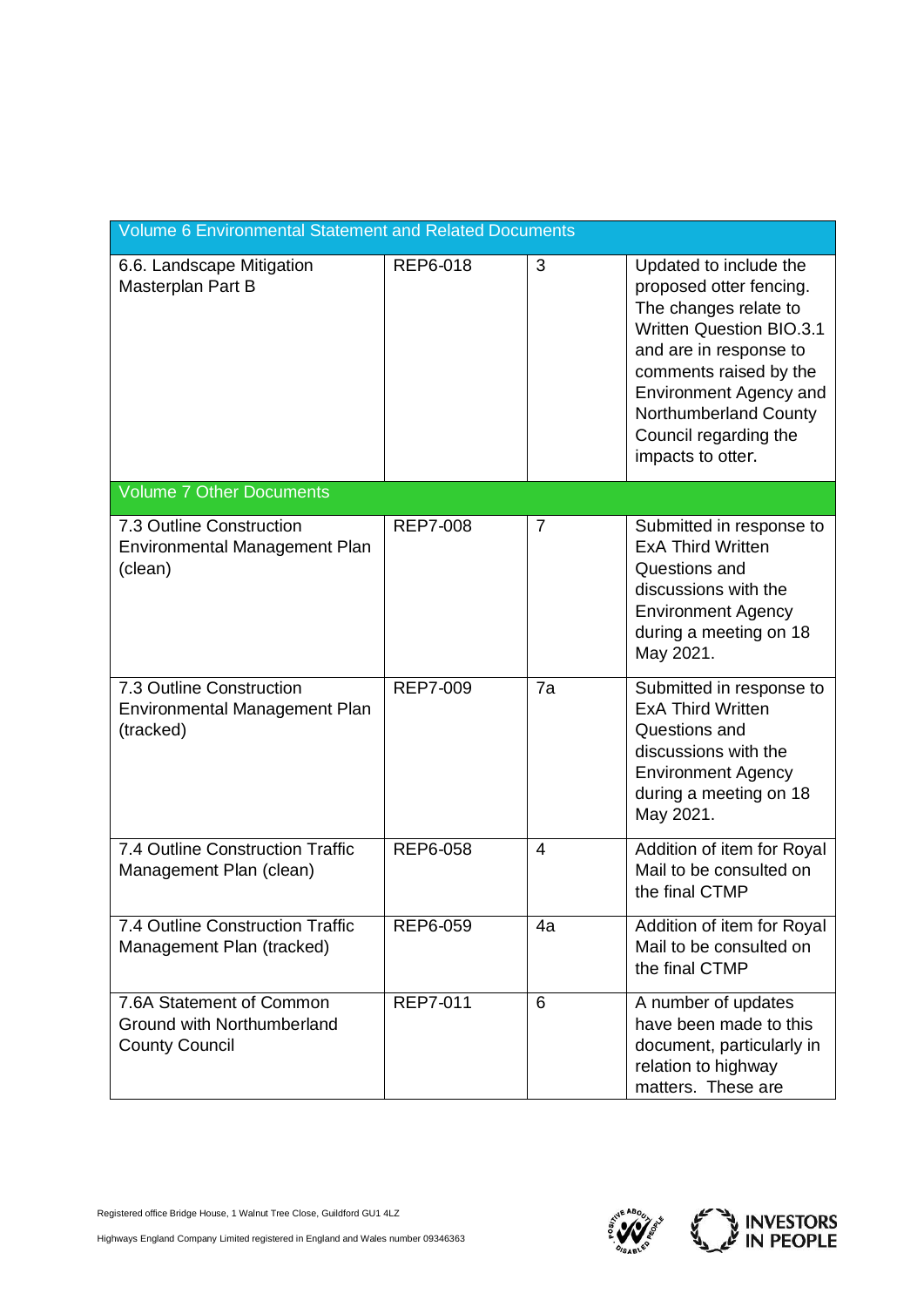|                                                                                   |          |                | reflected in the updated<br>versions submitted at<br>Deadline 8.                                                                                                                                                                           |
|-----------------------------------------------------------------------------------|----------|----------------|--------------------------------------------------------------------------------------------------------------------------------------------------------------------------------------------------------------------------------------------|
| 7.6B Statement of Common<br>Ground with Natural England                           | REP6-031 | 5              | This document reflects<br>ongoing discussions<br>between the Applicant<br>and Natural England.                                                                                                                                             |
| 7.6C Statement of Common<br><b>Ground with The Environment</b><br>Agency          | REP6-032 | 6              | This has been updated<br>to set out the current<br>position between the<br>Applicant and the<br>Environment Agency,<br>including in relation to<br>the Change Request.<br>Discussions are still<br>ongoing with the<br>Environment Agency. |
| 7.6D Statement of Common<br>Ground with Historic England                          | REP6-033 | $\overline{4}$ | This is largely<br>unchanged since<br>Deadline 7, but has<br>nevertheless now been<br>updated.                                                                                                                                             |
| 7.6E Statement of Common<br>Ground with the Forestry<br>Commission                | REP4-020 | 3              | Comments have been<br>received from the<br>Forestry Commission on<br>the draft Forestry<br><b>Commission SoCG that</b><br>was submitted at<br>Deadline 4.                                                                                  |
| 7.6 Statement of Commonality for   REP7-010<br><b>Statements of Common Ground</b> |          | $\overline{7}$ | Updated to reflect the<br>position at Deadline 8.                                                                                                                                                                                          |
| 7.8.5 Updated Compulsory<br>Acquisition Schedule (clean)                          | REP7-013 | $\overline{7}$ | <b>Updated following</b><br>discussions with<br>landowners held since<br>Deadline 7                                                                                                                                                        |



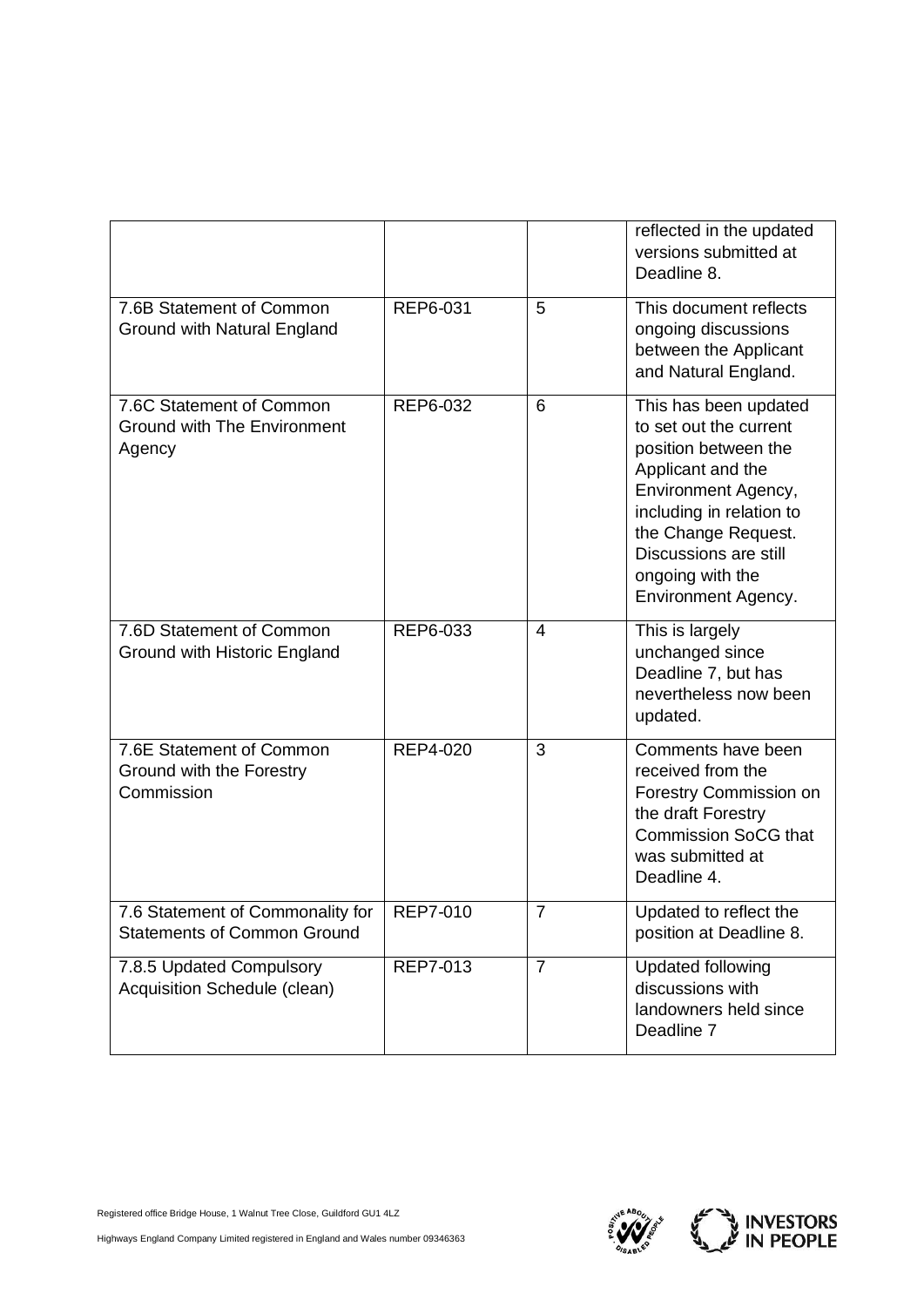| 7.8.5 Updated Compulsory<br>Acquisition Schedule (tracked)                                                                   | <b>REP7-014</b> | 7a             | <b>Updated following</b><br>discussions with<br>landowners held since<br>Deadline 7                                           |
|------------------------------------------------------------------------------------------------------------------------------|-----------------|----------------|-------------------------------------------------------------------------------------------------------------------------------|
| 7.9.1.1 Culvert Mitigation Strategy                                                                                          | REP5-022        | $\overline{2}$ | Updated to reflect<br>discussions undertaken<br>with the Environment<br>Agency during a meeting<br>held on 18 May 2021        |
| 7.28 Applicant's Responses to<br>Deadline 7 Submissions                                                                      | N/A             | $\overline{0}$ | Submitted to respond to<br>submissions made by<br><b>Interested Parties at</b><br>Deadline 7                                  |
| 7.28.1 Appendix A - River<br><b>Coquet Fluvial Geomorphology</b><br>Assessment - Valley Side-<br><b>Channel Connectivity</b> | N/A             | $\overline{0}$ | Submitted in response to<br>Applicant's Response to<br><b>Environment Agency</b><br>Deadline 7 Submission<br>(Items 4 and 16) |
| 7.29 Applicant's Responses to<br><b>ExA's Third Written Questions</b>                                                        | N/A             | $\Omega$       | Responses to the ExA's<br><b>Third Written Questions</b>                                                                      |
| 7.29.1 Appendix i Scheme<br>Impacts on Carbon Budgets<br>(LA114 format)                                                      | N/A             | $\overline{0}$ | Submitted in response to<br><b>ExA Third Written</b><br><b>Questions Carbon</b><br>Emissions (CE.3.1)                         |

If you have any queries about the documents provided, the Scheme or otherwise please do not hesitate to contact me using the details provided.

Yours sincerely,

Mark Stoneman Project Manager Highways England

Registered office Bridge House, 1 Walnut Tree Close, Guildford GU1 4LZ